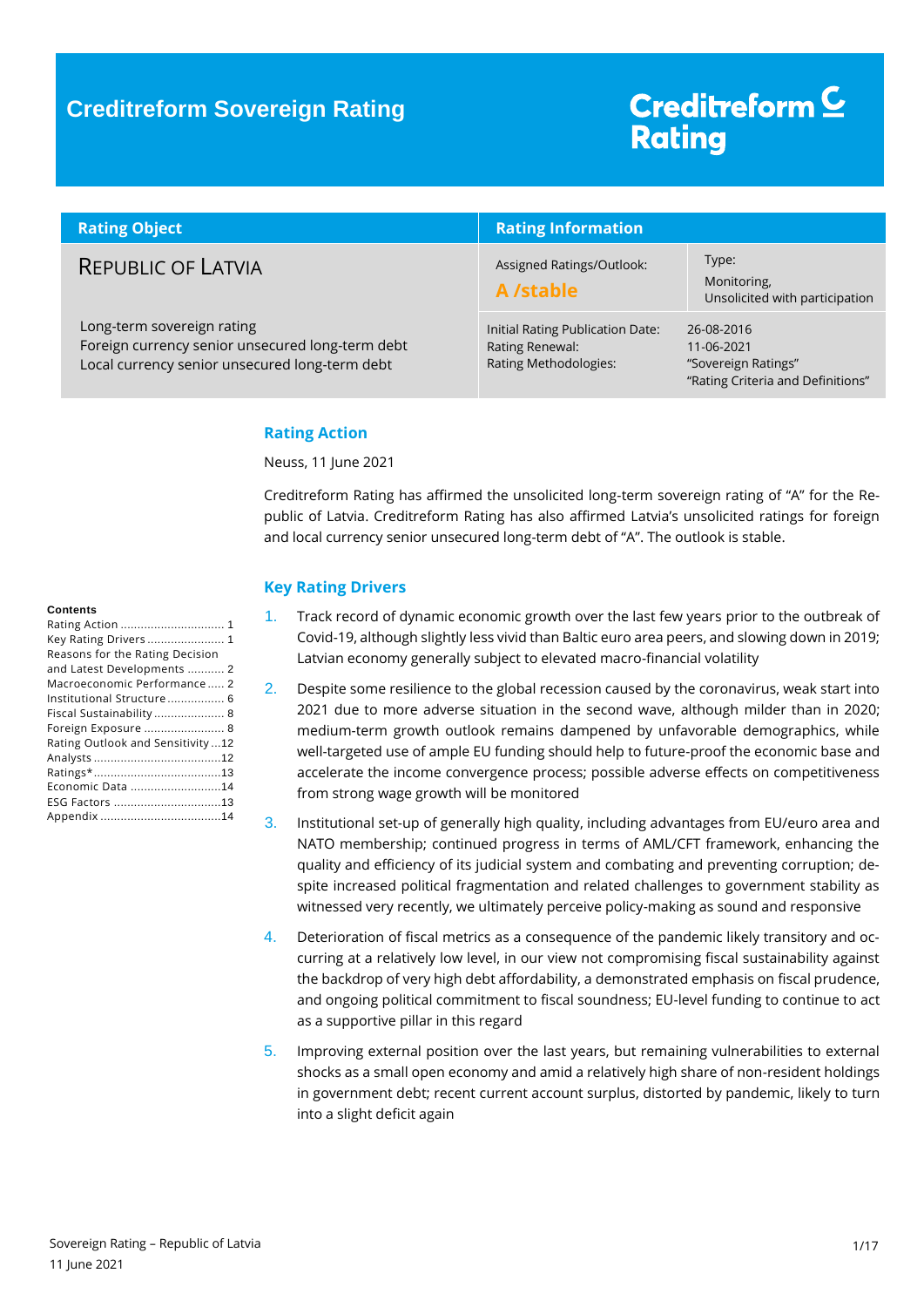### <span id="page-1-0"></span>**Reasons for the Rating Decision and Latest Developments**

#### <span id="page-1-1"></span>Macroeconomic Performance

*Latvia continues to display a balanced macro performance profile in which strong growth and a welcoming business environment are set against relatively moderate, though increasing, per capita incomes, generally elevated volatility in macroeconomic and financial variables, and structural bottlenecks related to unfavorable demographics. Last year's Covid-19-induced recession turned out to be relatively mild, partly due to Latvia's economic structure and idiosyncratic factors. A more adverse epidemiological situation amid the second infection wave and a respective weak start of the economy into the current year, in addition to a relatively cumbersome vaccination campaign, somewhat weigh on the Latvian near-term growth outlook. However, in view of significant fiscal backing and substantial EU funding via NextGenerationEU (NGEU) and the Multiannual Financial Framework (MFF) 2021-27, economic output is set to rebound strongly in the second half of this year, as well as next year, likely accelerating its convergence process towards EU level income. Determined economic adjustment as seen following the global financial crisis gives confidence that Latvia can overcome the detrimental economic effects of the epidemiological crisis in a timely fashion. If implemented effectively, EU means could help to tackle risks to the medium-term growth outlook associated with relatively low R&D investment, structural changes in the transport sector, as well as from demographic challenges.*

Having displayed dynamic economic growth over the five years prior to the pandemic (average 2015-19: 3.1%), although less dynamic than Baltic peers Estonia (4.0%) and Lithuania (3.4%) over this period (euro area: 1.9%), Latvia's GDP fell by 3.6% in 2020. This decline was significantly smaller than we had estimated in our last review and constituted a comparatively mild fall compared to the euro area (EA) as a whole (-6.6%), partly aided by relatively small economic contractions in the country's most important European trading partners, including Estonia and Lithuania (EE: -2.9%, LT: -0.9%). A favorable performance of wood and paper manufacturing as well as computer and electronic products on the one hand, and its limited exposure to tourism and consumer-facing services on the other, also proved helpful in this respect.

Moreover, as suggested by the stringency index of the Blavatnik School of Government, Latvia's restrictions to public life during this crisis overall appear to have been somewhat less strict than in many other European countries, in line with the less severe first infection wave in Latvia. Crucially, the government took swift and sizeable action to cushion the negative effects on businesses and the labor market as well as on vulnerable parts of society.

As in most countries, collapsing household consumption exerted the most negative effect on GDP growth in 2020, falling by 10.0% and taking 5.9 p.p. off growth. The other main expenditure components ultimately contributed slightly positively, with net exports adding 0.5 p.p., as exports shrank by a rather tame 2.7%, whereas imports dropped by 3.3%. Gross fixed capital formation stagnated by and large (0.2%), with non-residential construction investment even accelerating against the previous year (2.4%, 2019: 1.8%). In contrast, investment in machinery and equipment saw a 2.2% decline. Government consumption meanwhile delivered a positive 0.5 p.p. to the overall negative 2020 GDP growth outturn.

Goods exports showed remarkable resilience last year, expanding by 4.3% (BoP data), in line with the average annual growth rate over 2015-19 (4.4%), and backed by rising exports of electrical equipment and supplies (20.0%, CSB data), machinery and mechanical appliances (8.8%), but also by a large increase in exports of cereals (19.3%). Services exports, on the other hand,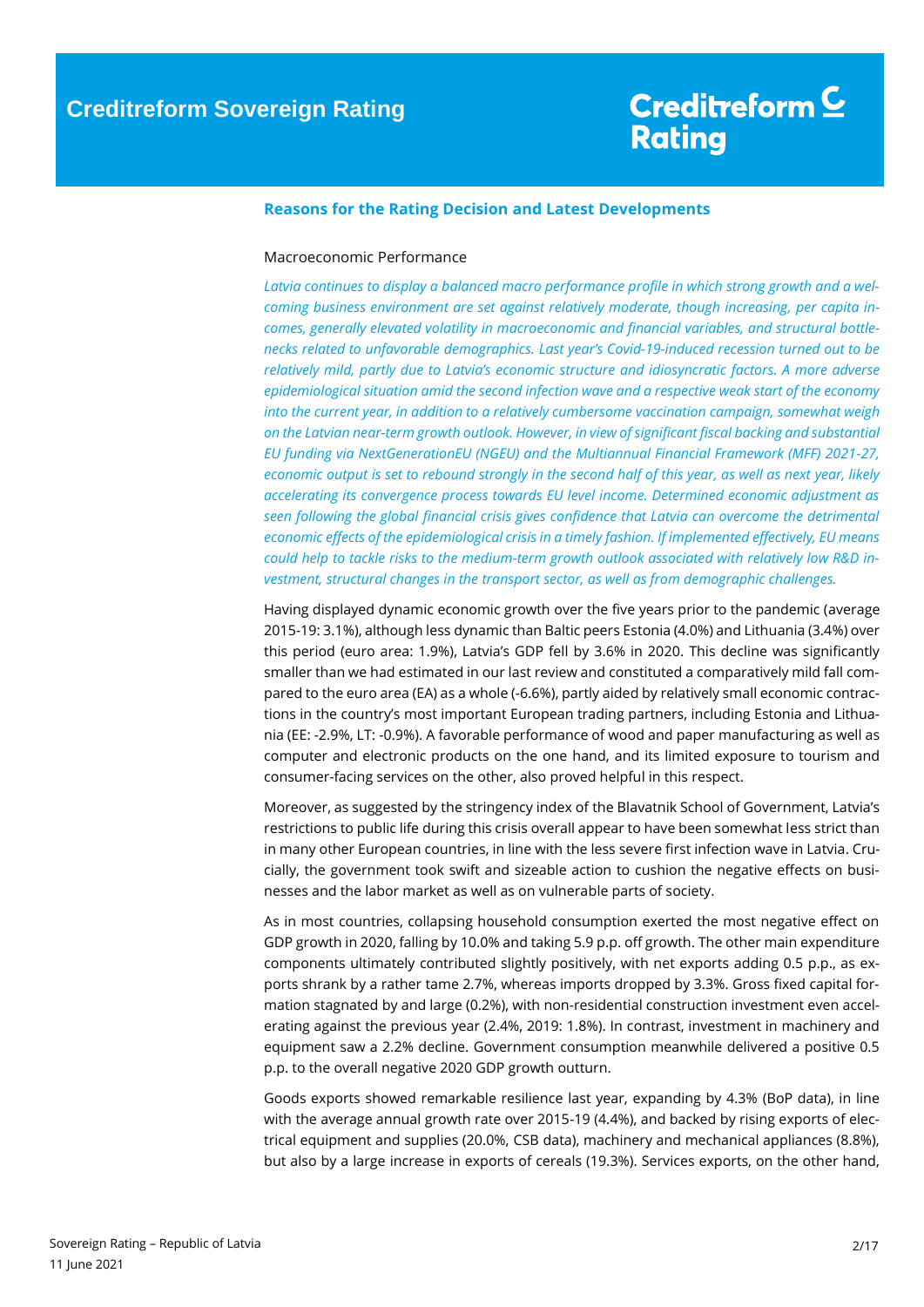fell sharply by 21.2%, owing to the transport sector, which accounted for almost a third (31.9%) of all services exports last year, and in which exports plunged by 34.2%.

The pandemic-related distortions partly mask underlying structural changes in the transport sector. As a major transit center for East-West cargo flows, Latvia has been affected by lower volumes of cargo loading in ports and cargo transportation by rail, especially concerning coal. This reflects, inter alia, changes in energy policies in terms of a green transition and the development of renewable energy sources, as well as Russia's stronger emphasis on transit through its domestic ports, highlighting Latvia's susceptibility to negative consequences of EU-Russian and EU-Belarus tensions (see below).

Amid fast-accelerating infection rates, which according to ECDC data peaked in the first week of 2021 (14-day rate of 694 per 100 thousand persons), a state of emergency was re-declared in November 2020. Owing to containment measures to suppress the spread of the virus, total economic output decreased by 1.7% q-o-q in Q1-21 following an increase of 1.1% in Q4-20 (EA: Q1- 21: -0.6%, Q4-20: -0.7%), although this was markedly less than the initially estimated decline by 2.6%. Contraction in private consumption and gross fixed capital investment were main drivers behind the negative outcome. Economic output was thus still 3.5% below its pre-pandemic level (Q4-19) in Q1-21 (EA Q1-21 vs. Q4-19: -5.5%).

As the14-day incidence rate dwindled to 366 in week 20, a gradual wind-down of restrictions is underway. The second state of emergency ended on 6 April, when gradual easing started. From 3 June shopping malls and cultural establishments are allowed to open, subject to conditions. In addition, rules pertaining to gatherings of people have been slightly relaxed. Looking at recent vaccination data, we observe that Latvia is lagging behind the EU and its Baltic peers, with 31.2% having received a first inoculation dose and 21.1% being fully vaccinated as of 11 June 2021 (EU: 51.1% and 26.7%). Against this backdrop, reaching the planned rate of 70% by summer would seem to require some acceleration, potentially hinting at a tamed pace for economic recovery over the next few months.

On the other hand, industrial data relating to March and April signal strong growth impulses, with industrial production rising by 20.5% y-o-y in April, backed by manufacturing, mining and quarrying as well as electricity and gas supply. Improving economic sentiment (European Commission data) echoes this positive impression, with the business climate in the industrial sector moving above pre-crisis levels in May. The current quarter should thus see some rebound of economic output, not least because the unemployment assistance benefit, which along with furlough benefits and wage subsidies was extended until the end of June 2021, might have provided some buffer.

Going forward, we expect a more substantial recovery to take hold in the second half of the year. Domestic demand, and in particular private consumption, should lead the recovery, also supported by strong wage growth (2020: 6.2%, CSB), both in the public and private sectors. Average monthly gross wages and salaries for full-time employees increased by 9.5% y-o-y in Q1- 21, although somewhat biased by a 26.5% increase of wages in the health and social care sector. There were, however, also comparatively large increases in high value-added areas such as ICT (7.1%) and business services (6.7%). In addition, the minimum wage was raised from EUR 430 to 500 (+16.3%) from January 2021. Furthermore, the Latvian labor market should be aided by loans via the EU employment facility SURE (EUR 305mn).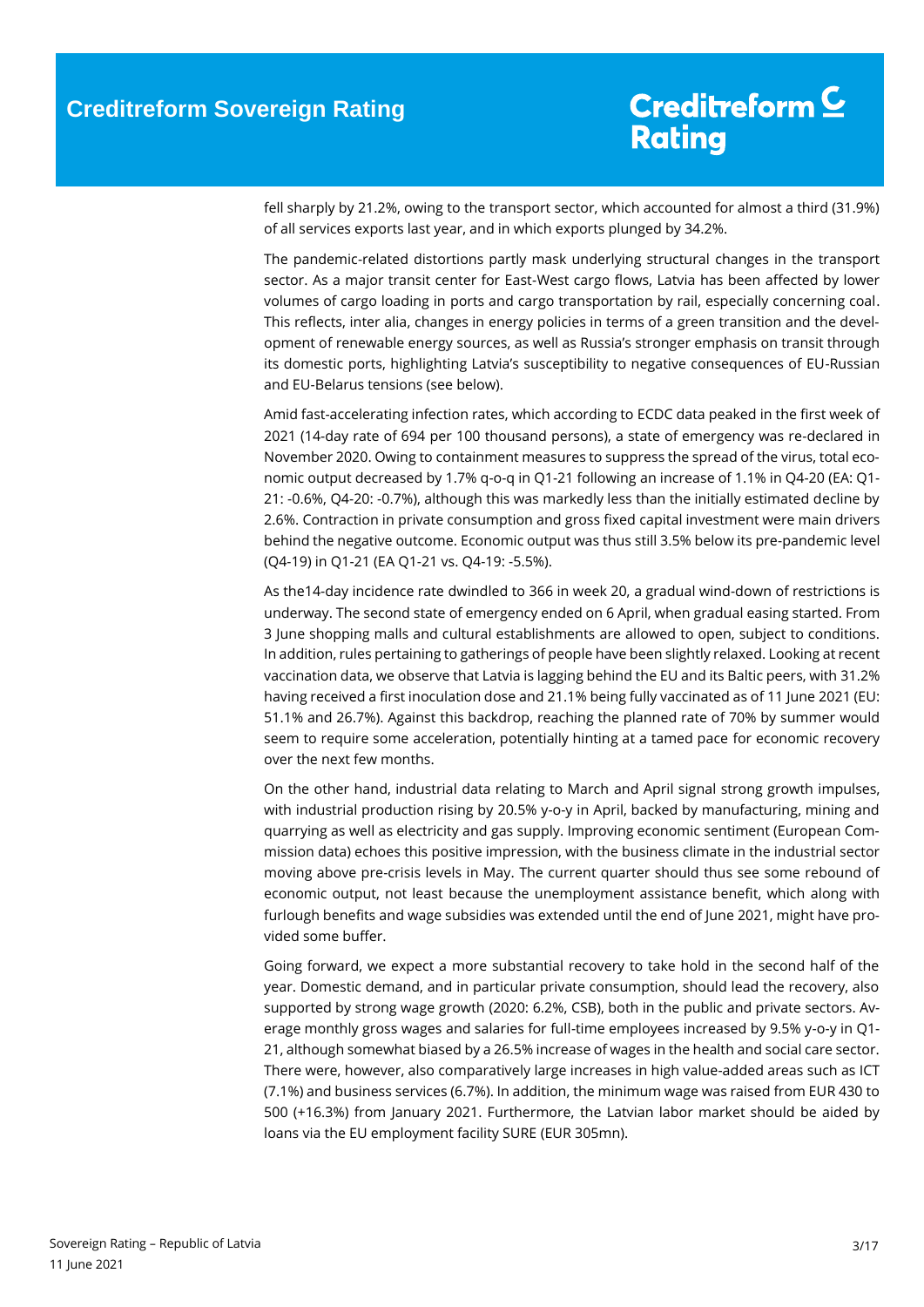Displaying some tightness before the corona crisis hit, Latvia saw its unemployment rate rise from 6.3% in 2019 to 8.1% last year (LFS-adj. Eurostat), thus slightly exceeding the unemployment rate in the euro area overall (2020: 7.8%) for the first time since 2012. Compared to its Baltic peers, it remained somewhat below the level registered in Lithuania (8.5%) and above that in Estonia (6.8%). Total employment fell by 2.3% in 2020 (National Accounts, Domestic Concept), a more pronounced decrease than registered for the euro area as a whole (-1.6%), and - strictly speaking - a second consecutive decline (2019: -0.1%). The monthly unemployment rate has been dwindling since Aug-20, stabilizing around 7.8% in Apr-21 (EA: 8.0%, LFS-adj.). Labor market conditions might deteriorate again, i.e. in case of a less benign growth scenario, possibly entailing a higher number of bankruptcies and job losses. Still, we consider it more likely that labor supply shortages will become a more demanding issue again and add to wage pressure if, as is our main scenario, Latvia's recovery gains traction and continues beyond this year.

Against the backdrop of favorable financing conditions, also driven by accommodative monetary policy, we expect gross fixed capital formation to also contribute markedly to improving economic activity. In particular, public investment will likely be boosted by the important infrastructure project Rail Baltica and the EU's Recovery and Resilience Facility (RRF), although the main impact should be felt from 2022 rather than the current year (see below).

Meanwhile, the export outlook is brightening, as the Covid-induced recession has tended to be relatively tame in main European trading partners. Amid a progressing inoculation campaign, prospects of a more stable recovery are improving, bolstering the outlook for foreign demand. For the reasons mentioned above, export activities in the transport sector may remain somewhat dampened. However, we note that until 2018 (latest available data) Latvia had advanced with regard to high-tech exports, with the share of these products climbing by 3.2 p.p. to 11.2% since 2013 (Eurostat), pushing the country into the group of those euro area members displaying a share above the median (9.6%).

Overall, we currently forecast a GDP rebound by 3.6% this year, with growth accelerating to about 5.3% in 2022. Continuing a long-running streak of good progress in terms of income convergence towards the EU-27 level of GDP per capita (2020: 71.3%, IMF data, PPP), the convergence process should thus pick up some speed. At USD 31,509 (2020), however, per capita income is still moving well below Estonia and Lithuania in this respect (EE: 37,475, LT: 38,824). Downside risks surrounding the near-term outlook remain largely linked to the evolution of the vaccination process, and to the success of containing the virus and associated mutations.

Deeper scarring effects from the health crisis cannot be ruled out at this stage, although past experience - in particular following the global financial crisis - suggests a high degree of flexibility and adaptability of the economy. Low private debt levels hint at existing risk-bearing capacities in the event of a less benign macroeconomic scenario than we currently envisage. Household debt to disposable income had fallen further to 32.4% as of Q4-20 (2019: 33.3%, ECB data), while indebtedness of non-financial corporations (NFC) had edged down to 45.7% of GDP by Q4-20 (Q4-19: 46.9%, ECB), both ratios corresponding to some of the lowest in the euro area.

In terms of competitiveness, we observe that real unit labor costs have continued to develop less favorably than those of the main European trading partners, both over a short horizon (2020: 6.7 y-o-y, EA: 2.6%) and considering a longer-term horizon (2020 vs. 2011: 35.1%, EA: 1.9%). Compensation per employee has risen significantly, exceeding growth of real labor productivity per person for many years, which at some point will likely affect competitiveness.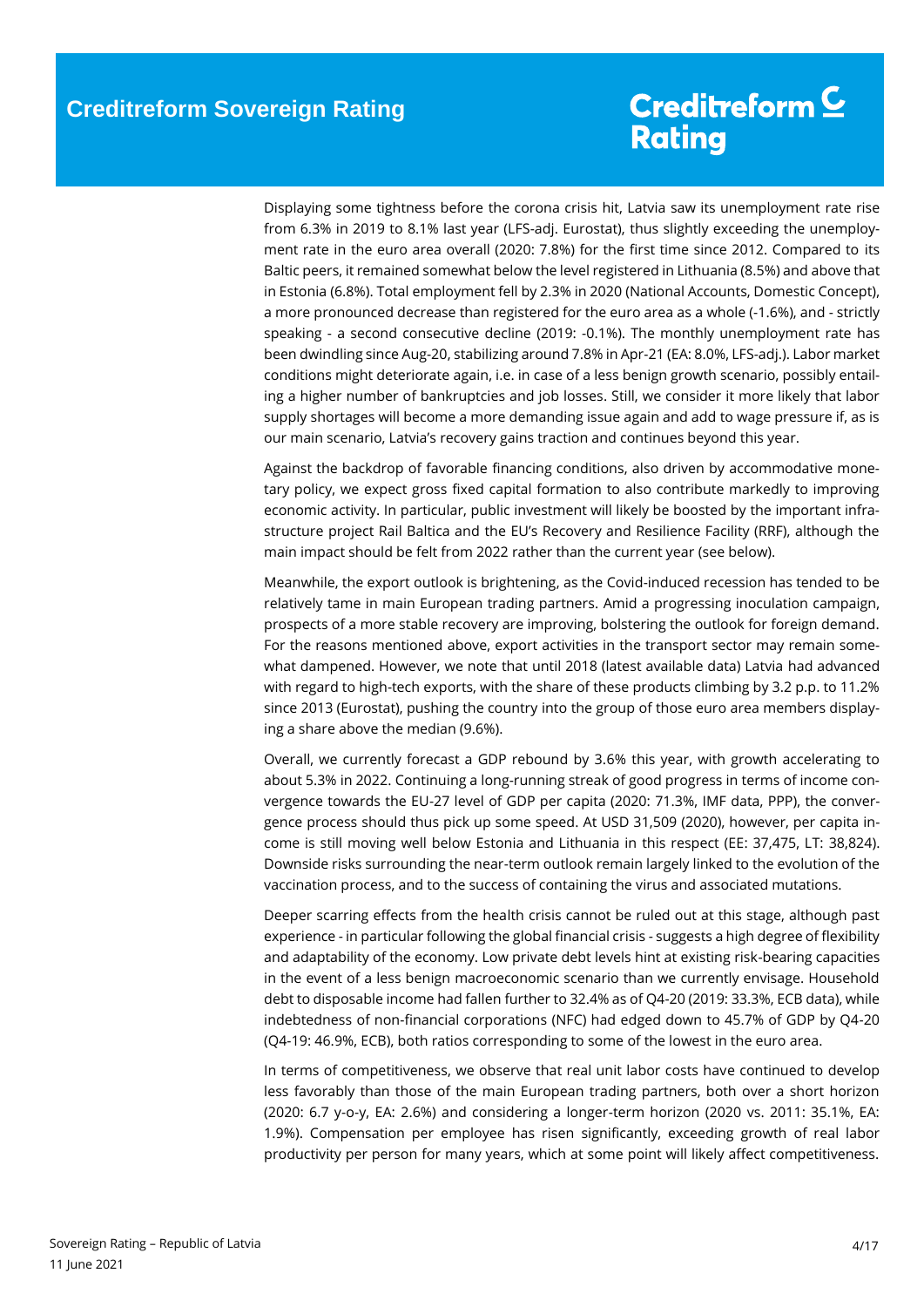We have to highlight, however, that competitive wages should be conducive to attracting and maintaining skilled labor.

For the time being, it has to be stated that, notwithstanding rising labor costs, Latvia's global export market share increased slightly to 0.09% (+0.01 p.p.) in 2020, after having been stable over the two preceding years, thus so far not pointing to competitive losses. The increase was driven by goods, whereas the export market share regarding services remained stable. While we are still awaiting the World Bank's updated Doing Business Report, Latvia has continued to perform strongly in terms of non-price competitiveness as of the latest edition.

With regard to the medium-term growth prospects, we think that, if implemented effectively, support via the RRF along with other EU funding (see below) should provide a meaningful lever to strengthen economic resilience further by enhancing key skills and establishing and maintaining key infrastructure on the way to a more digitalized and greener economy. Although having improved until 2019 (latest available data, Eurostat), Latvia continues to trail Estonia and Lithuania when it comes to nominal productivity per hour worked and per person. Potential growth is currently estimated to be around 2.9% this year and 3.2% in 2022 (AMECO), below Lithuania's and roughly in line with Estonia's projected potential growth, aided by an assumed TFP expansion by 2.5% and 3.4% (average 2015-19: 3.4%) respectively, which would likely exceed that of the Baltic peers over this period.

Above-EU-average ESIF fund absorption in the recent past acts as an encouraging backdrop regarding the public administration's capacities to implement RRF-related projects. Drawing on data from the European Commission (EC), Latvia has spent about 61% of allocated means under the ESIF 2014-2020 umbrella (EU: 56%), although absorption flattened somewhat towards the end of this cycle. According to the Latvian authorities, the cumulative effect of the RRF plan on GDP growth in 2022-29 could be between 1.3 and 1.5 p.p. and the cumulative effect on employment about 0.7 p.p.

The funds could thus help to tackle challenges to potential growth arising from the disadvantageous demographic outlook and from low levels of R&D spending. Latest data show that Latvia's business expenditure on R&D is the lowest among all EU member states (2019: 0.17% of GDP, EU: 1.42%), and gross domestic expenditure on R&D is low as well (2019: 0.64% of GDP, EU-27: 2.2%, EE: 1.6%, LT: 1.0%). Private investment may also be deemed as relatively low for a catchingup economy, averaging 16.6% of GDP in 2016-20, below the EU average and behind its Baltic peers.

Further to risks to the medium-to-longer-term growth outlook, we stress Latvia's unfavorable demographic outlook, given the country's relatively low and shrinking working-age population (2020: 63.5% of the total population, 15-64y). Diminishing by 2.1 p.p. between 2015 and 2020, the ratio exhibited one of the strongest declines among the EU members (EU-27: -1.3 p.p.), and, looking ahead, is projected to shrink further to a sizeable degree by comparison (-3.1 p.p. by 2030), which emphasizes pressure to increase productivity and ultimately potential growth. Migration simulations based on EUROPOP 2019 add to our concern here, as they suggest a rather adverse development over the next two decades.

As for the transport sector, we will monitor developments around parts of the so-called EU Mobility Package I, against which there have been complaints by a number of European countries including Latvia. Objections particularly relate to the obligatory return of a vehicle to the Member State of establishment of the haulier every eight weeks, and the application of cabotage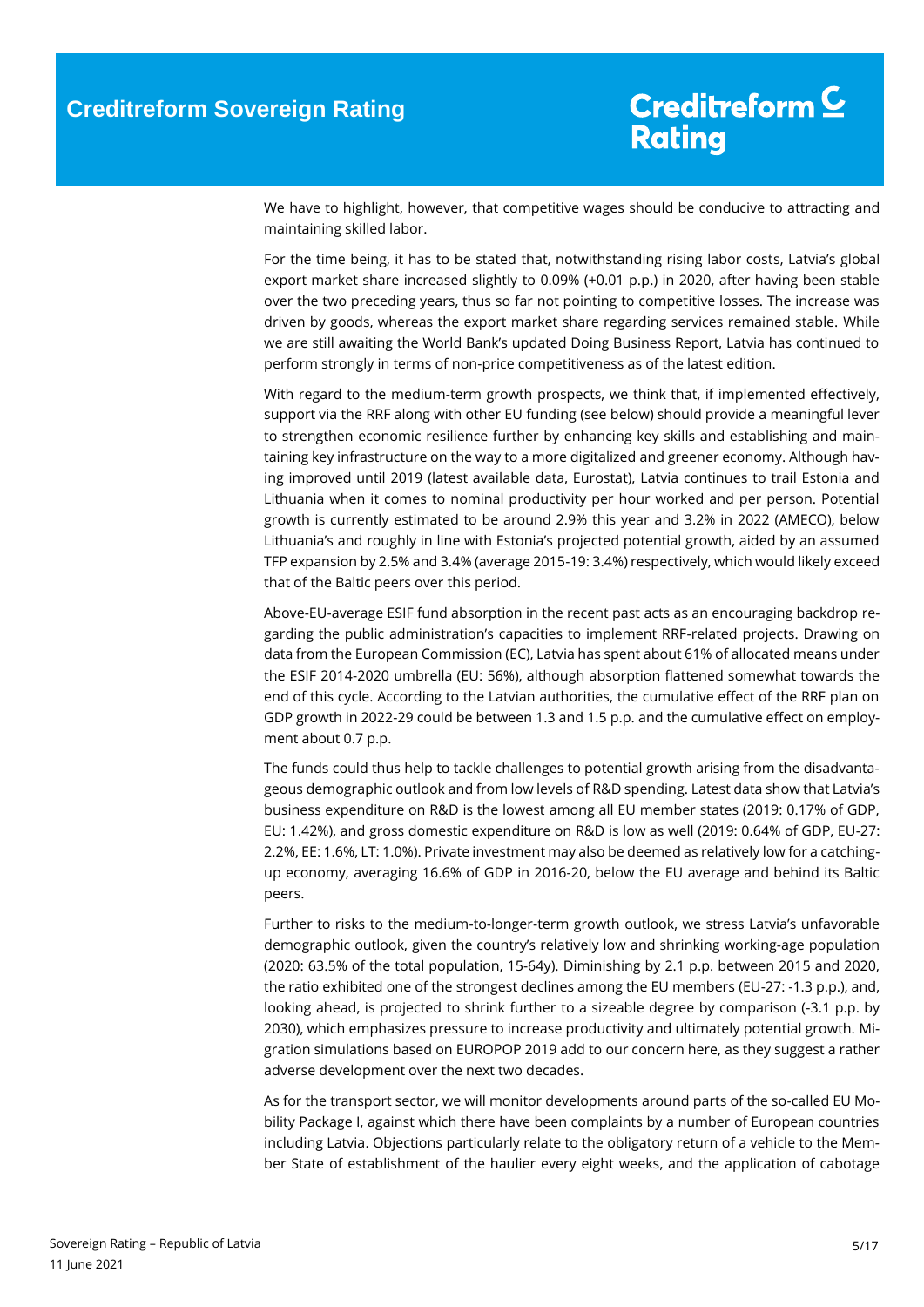quotas on the international combined transport operations. On 19 February 2021, the EC published results of two studies focusing on possible detrimental effects on the environment and suggesting existing conflict with aims formulated in the European Green Deal. Against this backdrop, the current specification might undergo some changes, possibly removing some disadvantages as seen on the part of Latvia, while political tensions and related sanctions between Russia and the EU, as well as between Belarus and the EU, will remain in place for the time being, not least posing challenges to the transit business.

#### <span id="page-5-0"></span>Institutional Structure

*The Republic of Latvia's generally high institutional quality continues to buttress our sovereign credit assessment, as does its membership in the European Union/European Monetary Union and in other pivotal international organizations such as NATO. While the former implies substantial benefits stemming from Latvia's access to broader and deeper capital markets, trade integration, and the adoption of common standards and codes, NATO membership proves viable in a geopolitical context, as the sovereign shares borders with the Russian Federation and Belarus. Political tensions between the EU and Belarus have flared up more recently, adding to challenges related to the strained relationship with Russia, entailing geopolitical tail risks. The domestic political context has also become more volatile over the last twelve months, and the governing coalition broke up in a fragmented political landscape. However, we still view the sovereign's policy-making as sound, given our perception of a broad consensus on key policy goals such as fostering inclusive growth and fiscal sustainability, and a strong commitment to the EU and pro-market polices.*

Political volatility has increased significantly since our last review. The governing coalition, which was formed by five out of the seven parties represented in the Saeima (excluding the Harmony party and the Greens and Farmer's Union), had remained effective until very recently. Against the backdrop of a second, significantly more severe Covid-19 infection wave and sluggish vaccination progress, however, the government's stability appears to have receded noticeably over the last months. Latvia's Health Minister was thus replaced after a motion of no confidence at the beginning of this year. In May, the Latvian Minister of Economy stepped down after deciding to change his party affiliation. The government reshuffled this June, as the KPV LV party left the government after several MPs departed. The remaining four parties, having signed a memorandum of understanding on 2 June, will form a minority government, holding 48 out of 100 Saeima seats. Whilst general elections are due in fall 2022, we note that current opinion polls indicate that no party would achieve a share of more than 15% of the popular vote.

That being said, we continue to view Latvian policy-making as sound and responsive to the structural challenges at hand, as underscored by the latest vintage of the World Bank's Worldwide Governance Indicators (WGI). The quality of the sovereign's policy formulation and implementation is attested to be relatively high, reflected by a good 35th rank out of 209 economies worldwide (WGI government effectiveness), up from relative rank 43 a year before and outperforming the euro area median (rank 41), as well as the median of CEE economies (rank 55). Latvia remained at rank 53/209 in terms of the freedom of media, expression, and association (EA median: rank 37), but climbed several notches with regard to the WGIs rule of law, from rank 44 to 41/209 (EA: rank 40), and control of corruption, from rank 75 to 67/209 (EA: rank 55).

We think that the multi-year improvement in the sovereign's rule of law ranking is particularly noteworthy (WGI rule of law, 2000: rank 86), mirroring the implementation of targeted reforms over the last two decades, by which policy-makers have markedly improved the independence,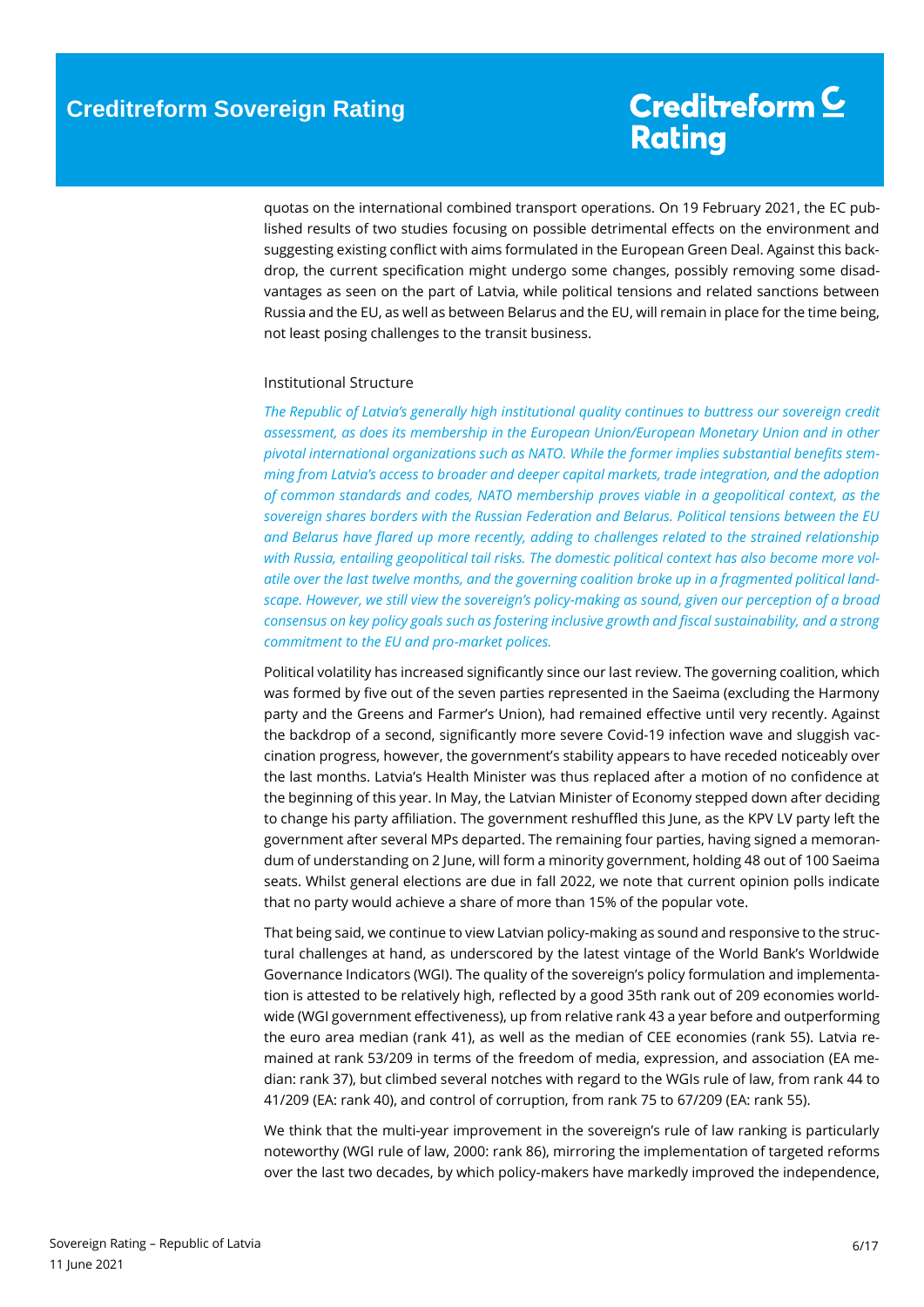quality, and efficiency of its judicial system. According to the Justice Scoreboard 2020, Latvia has significantly reduced the number of, and the estimated time needed to resolve pending civil, commercial, administrative, and other cases since 2012. In addition, Latvia may be deemed as a European ICT frontrunner in terms of submitting claims online and the use of electronic means for case management.

The gap between the sovereign and the respective euro area average on the WGI control of corruption indicates the need for further improvements in this respect. However, the recent GRECO reports published at the beginning of this year highlight steadfast reform efforts in enhancing Latvia's anti-corruption framework. Corruption prevention concerning MPs, judges, and prosecutors has made good progress: GRECO arrives at the conclusion that eleven of fourteen recommendations in its fourth evaluation report have been satisfactorily dealt with, e.g. by abolishing administrative immunities for judges and prosecutors, and strengthening the role of the Judicial Council. Headway has also been made when it comes to fighting corruption in central governments and law enforcement agencies, as wide-ranging reforms have been launched, although ten of the seventeen recommendations in the fifth round evaluation have only been partly implemented so far.

Meanwhile, work on the enhancement of Latvia's AML/CFT framework continues after the FATF deemed the financial crime prevention system compliant with all FATF recommendations. While AML/CFT requirements have been significantly tightened over recent years, authorities follow along the lines of their AML/CFT action plan 2020-2022. In particular, human resource capacities of the KNAB, Latvia's corruption watchdog, are to be strengthened significantly in 2021/22.

In the same vein, reforms in key thematic areas were further expedited. Firstly, social protection will be further bolstered, as the government has lifted the guaranteed minimum income level and the minimum income thresholds, raised old-age and disability pensions as well as unemployment benefits, increased the minimum wage, and decided on new active labor market policy measures. Secondly, to enhance the health sector's performance, further funding will be provided for additional staffing in healthcare and the development of an eHealth system.

Thirdly, in a bid to improve the effectiveness of its tax system, also with the aim to support inclusive growth, competitiveness, and the social safety net, Latvian authorities have adopted several tax policy changes. These include an increase of the threshold for the non-taxable minimum personal income tax, a reduction of the social security contribution rate, and the implementation of a minimum social security contribution.

Fourthly, with a view to the support of corporate liquidity and private investment activity, policymakers aim to improve access to finance and investment opportunities, digitalization, and sustainable finance via their Financial Sector Development Plan 2021-23 published in March. Moreover, in its budget 2021, the government envisaged several measures to facilitate investment in R&D.

As in other European economies, Latvia's Recovery and Resilience Plan, the RRP which was submitted to the EC at the end of April, will play an important role in supporting Latvia's structural policy targets, but also as regards a fifth key policy item, greening the economy and digital transition. The RRP rests on six components, namely climate, digital transformation, reducing disparities, health care, economic transformation, and rule of law. A fifth of the RRP funds will be allocated to a wide range of measures such as improving the digital infrastructure, digitizing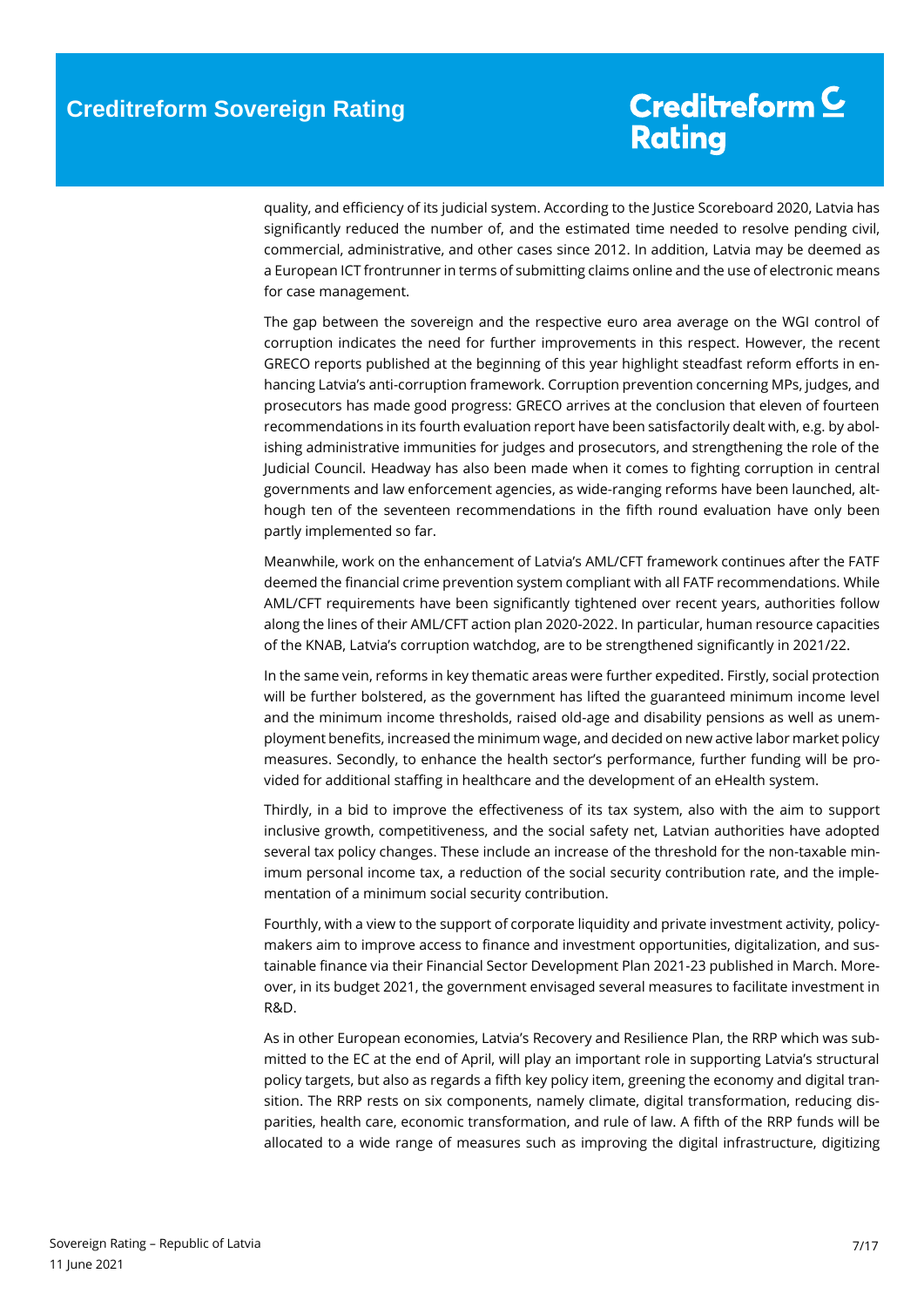public administration, boosting the digital skills of its population, and enabling the digitalization of the corporate sectors.

The bulk of the grants under the EU's RRF (37%) will be structured around measures under the climate pillar, where Latvia aims to reduce greenhouse gas (GHG) emissions - inter alia by investing in sustainable transport solutions and improving energy efficiency in housing and business - and to implement disaster management measures. In particular, authorities plan to green the transport system in Riga's metropolitan area and reduce GHG emissions in the important transport sector. Indeed, Latvia displays a relatively low, though rising share of energy from renewable sources in transport. At 5.1% (2019), the share of the country's renewables in transport is one of the lowest in the EU (avg. 8.9%), albeit in line with its Baltic peers (LT: 4.0%, EE: 5.1%). On the other hand, Latvia displays one of the highest overall shares of energy from renewables, posting at a remarkable 41.0% (2019), well above the EU average of 19.7%. Also, Latvia features one of the lowest readings when it comes to per capita GHG emissions (2019: 6.1 tons p.c. – EU: 8.4).

Prior policy efforts devoted to climate change relate to the National Energy and Climate Plan of Latvia for 2021-30 (NECP), which was enacted in early 2020 and sketches the country's main policy routes for green transition, including binding energy targets for renewable electricity, heat and cooling, as well as transport energy. We note that Latvia is ranked 17th in the EU-28 Ecoinnovation Index for 2019 (incl. the UK). While the EC's Eco-innovation report concludes that the sovereign lacks clear responsibilities for greening the economy on the policy level, this may change in tandem with the implementation of the RRP.

#### <span id="page-7-1"></span><span id="page-7-0"></span>Fiscal Sustainability

*The sovereign's favorable public finances remain a decisive factor backing our credit ratings. Latvia's fiscal metrics have deteriorated with the onset of the pandemic, but to a lesser degree than those of its EU peers. At the same time, we see significantly ramped up corona crisis support triggered by a more severe second Covid-19 infection wave, translating into a further rising deficit and a continued brisk increase in public debt this year. That said, the sovereign commands over ample fiscal headroom, and we expect that its public debt ratio will remain comparatively low from a European perspective. Moreover, our baseline scenario foresees a strong decline in next year's deficit, coupled with a stabilizing debt-to-GDP ratio. While we assume debt affordability to remain very high, also thanks to favorable funding conditions, the EU's RRF financing and the commencing Multiannual Financial Framework (MFF) 2021-27 will lend further substantial fiscal support. Finally, the sovereign's demonstrated track record of fiscal prudence after the global financial crisis adds to our benign view of its fiscal sustainability.*

Prior to the Covid-19 pandemic, the sovereign showed a run of very moderate headline deficits. Mirroring Latvia's sound fiscal policy-making and the importance of fiscal sustainability as a key policy target, its budget balance averaged at -0.7% of GDP in 2015-19. Due to the corona crisis public finances weakened markedly, with the headline deficit widening from 0.6% of GDP in 2019 to 4.5% of GDP in 2020.

While this represents the worst outturn since 2011, it was less severe than we had expected in our last review. In addition, metrics have worsened significantly less than in most other EU member states – the budget deterioration of 3.9 p.p. of GDP was the second-lowest in the EU (avg.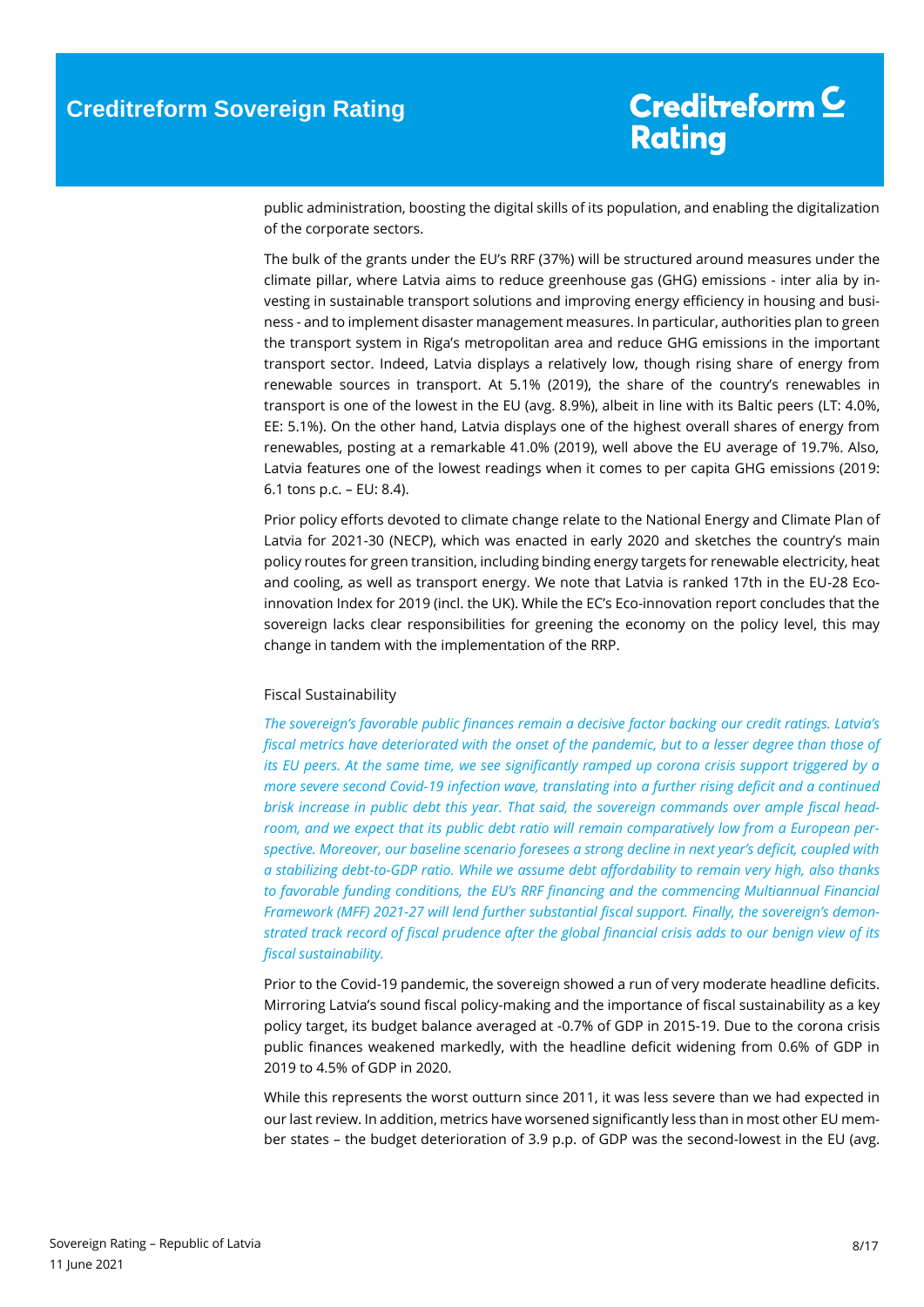6.4 p.p.). In Latvia, the spread of the virus in the first half of 2020 was relatively contained (see above), implying a less grave recession and a lower take-up of emergency measures.

According to Ministry of Finance (MOF) data, measures to mitigate the impact of the Covid-19 pandemic amounted to EUR 1.29bn, 4.4% of GDP in 2020. Sectoral support accounted for roughly half of the support package (2.1% of GDP), mainly explained by extensive aid for health care (0.5% of GDP) and the transport sector (1.4% of GDP), in particular for the aviation industry, as the Latvian state increased its share in the national airline Air Baltic (0.9% of GDP). Tax support measures (0.9% of GDP) and the disbursement of temporary benefits (0.8% of GDP) weighed less heavily. The budgetary impact of the Covid-19 measures is estimated at 3.7% of GDP, as per Stability Program 2021 (SP21).

Hence, the deficit was largely driven by the spending side, with expenditure soaring by 9.5% and posting at 43.6% of GDP (2019: 38.4% of GDP, Eurostat data). Due to notable government support, subsidies leapt by 28.2%, while public investment increased by 8.3%. Latvia's public wage bill rose by 0.9 p.p. o 11.8% of GDP, being inflated by the rising pay for public workers in health care, defense, and education.

On the revenue side, plunging household spending and contracting employment resulted in declining tax revenues. Taxes on income and wealth dropped by a relatively moderate 1.2%, mainly on the back of decreasing PIT revenues (-5.7%). The loss in revenue intake was tempered by a sharp increase in CIT receipts which, however, was due to the 2018 corporate income tax reform and concurrent base effects. A marked decline was observed in production and import taxes as well (-2.5%); the VAT intake edged down by 3.2%. By contrast, 2020 saw a marked increase in property income (+19.2%), and net social contributions increased by 1.1%. Accordingly, general government revenue dropped by only 0.4%.

Whilst last year's outturn was better than expected, mainly due to a less severe first wave of coronavirus cases and a strong rebound in H2-20, we expect that the sovereign's public finances will continue to deteriorate in 2021. Against the backdrop of a fierce second infection wave, the government has significantly expanded the respective support measures targeted towards the Latvian health system, households and businesses.

Although we think that this year's take-up of the Covid-19-related measures will be somewhat lower again, the significantly ramped-up volume will presumably cause the headline deficit to balloon to 7.8% of GDP in 2021. Concomitant with an increasingly broad vaccination coverage and a gradual wind-down of emergency measures by the end of this year, in tandem with a continued economic recovery, we expect Latvia's deficit to decline sharply to 2.4% of GDP in 2022. We have to highlight that any forecast remains subject to unusually high uncertainty, essentially in view of new strains of the virus such as the Delta variant, and is ultimately dependent on the epidemiological situation and vaccination progress.

As Latvia's infection rate may be still deemed as relatively high, accompanied by a slowly progressing vaccination campaign, support schemes have been extended to June or even into the second half of this year. This year's relief measures are estimated to total EUR 3.4bn, or 11.0% of estimated GDP as of 7 May, already higher than the EUR 2.9bn approved in March earlier this year. As in 2020, the largest part is planned to be allocated towards sectoral support, namely EUR 1.67bn (5.4% of GDP). In particular, the government plans to provide significant aid for health care, i.e. purchases and remuneration, but sizable funding is also to be channeled towards Latvia's transport industry and grants for current assets. While approx. 1.8% of GDP is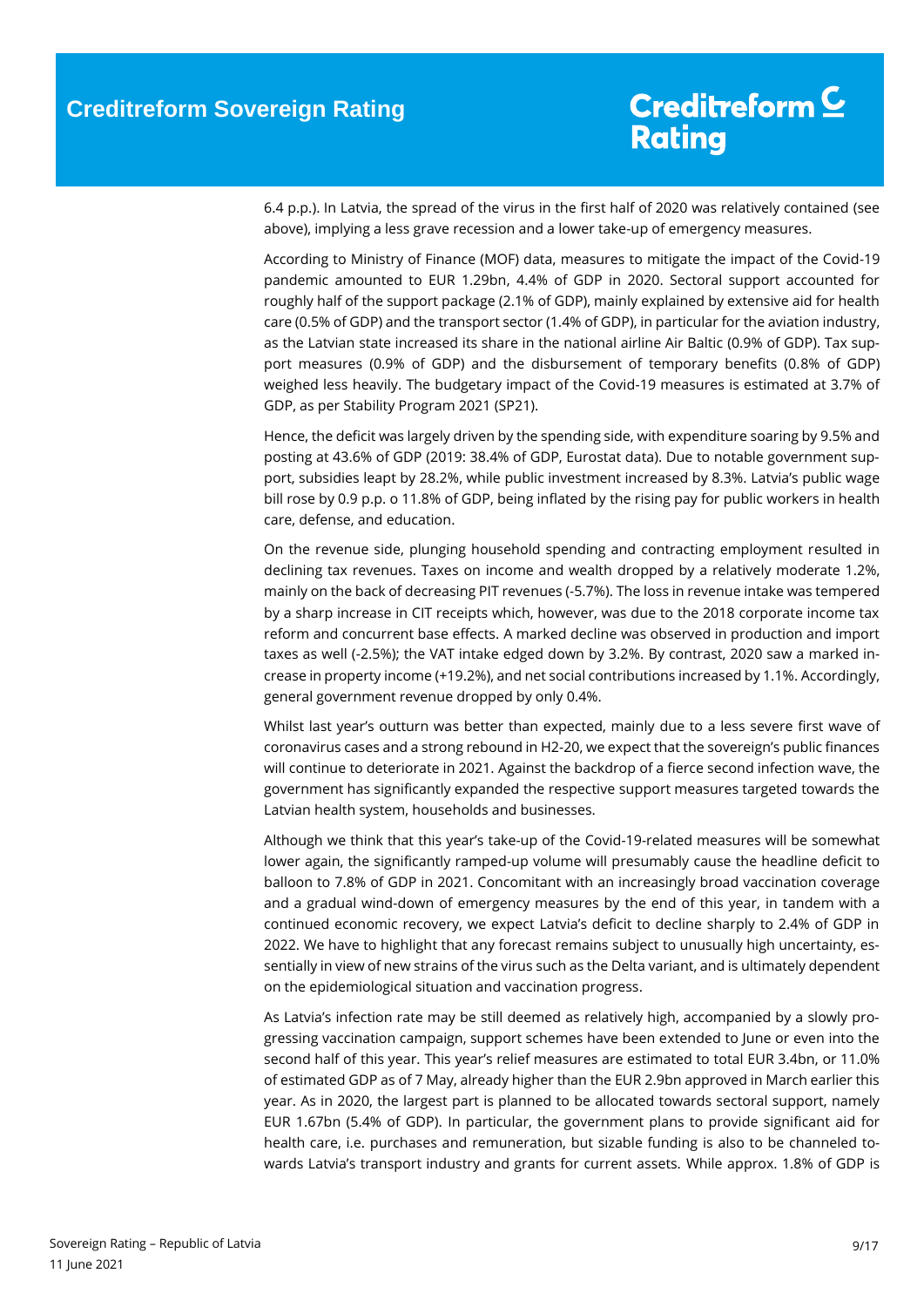# Creditreform C **Rating**

reserved for loans and guarantees, disbursements of benefits are slated to surge as compared to 2020, and support measures are to amount to roughly 3.2% of GDP, e.g. as families with children, pensioners, and disabled persons will receive one-off allowances (0.9% of GDP).

Permanent measures related to the reform actions mentioned above, e.g. higher wages for medical staff and teachers, related tax payments, the introduction of a minimum social contribution, and rising social benefits lead to increases on the revenue and expenditure side, but the budgetary impact should be broadly neutral. Additionally, excise duty rates on alcoholic beverages and tobacco have been increased. What is more, decision-makers envisaged to shell out 6.0% and 6.4% of GDP in 2021/22 for public investment spending, among others, for the Rail Baltica project.

Overall, we expect that the sovereign's public debt ratio will see another marked increase in 2021. General government debt jumped from 37.0% of GDP in 2019 to 43.5% of GDP in 2020. To be sure, last year's 6.5 p.p. increase corresponds to one of the lowest readings in the EU, and Latvia's debt level is still low from a European perspective; as a point of reference, the 2020 euro area average was almost twice as high (98.0% of GDP). Given our underlying assumption of a sharply decreasing deficit in 2022 on the heels of the expansionary fiscal stance this year, Latvia's debt-to-GDP should edge up to 47.0% of GDP in 2021 and stabilize on that level next year. We would emphasize here that this still leaves considerable fiscal resources.

Budget execution data corroborate our expectations, according to which expenditure in the consolidated general budget jumped by 22.8% y-o-y in Q1, driven by rising social expenditure (+60.6%) as well as by subsidies and grants (+12.5%). At the same time, revenues surprised on the upside, having risen at an annual rate of 0.7%, but were somewhat biased by foreign financial assistance. Still, revenue might indeed perform somewhat better than expected, also underscored by operative state revenue service data (via FDC), which hints at vivid tax collection in April and May.

Further upside risks are linked to EU financing, which we expect to cater for significant budgetary relief going forward. Latvia will receive sizable EU funds under the RRF, which includes grants in the amount of approx. EUR 1.82bn. Latvia's Fiscal Council reckons that the RRF might raise revenues by EUR 500mn in 2022-26. Public investment will be further facilitated by the new MFF 2021-27, under which Latvia is eligible for cohesion policy funds with a volume of EUR 4.61bn (ESF+, ERDF, CF, ETC). Further funding sources are available under new EU facilities such as the Just Transition Fund (EUR 192mn).

In general, we believe that fiscal sustainability risks are manageable, not only due to EU's vital financial support. We deem fiscal policy-making as prudent, and debt affordability remains very high as reflected by low and diminishing debt servicing costs and favorable financing conditions, which we expect to remain in place in the medium term. Interest outlays amounted to 1.7% of general government revenue in 2020 (EA: 3.3%), down from 1.8% a year before and 2.7% in 2016. Moreover, the sovereign is able to secure its liquidity at low refinancing costs, as witnessed in March when Latvia issued a 10y Eurobond in the amount of EUR 1.25bn at a yield of 0.105% - the lowest long-term bond yield on record.

As regards its debt portfolio, we note that the sovereign's average weighted maturity stood at 9.503y in April 2021 (ECB data), one of the highest readings in the EU and suggesting low refinancing risks. Debt due over the next twelve months accounted for a low 8% as of Apr-21 (ECB data). FX risks are virtually non-existent. The last USD-bond will mature on 16 June 2021.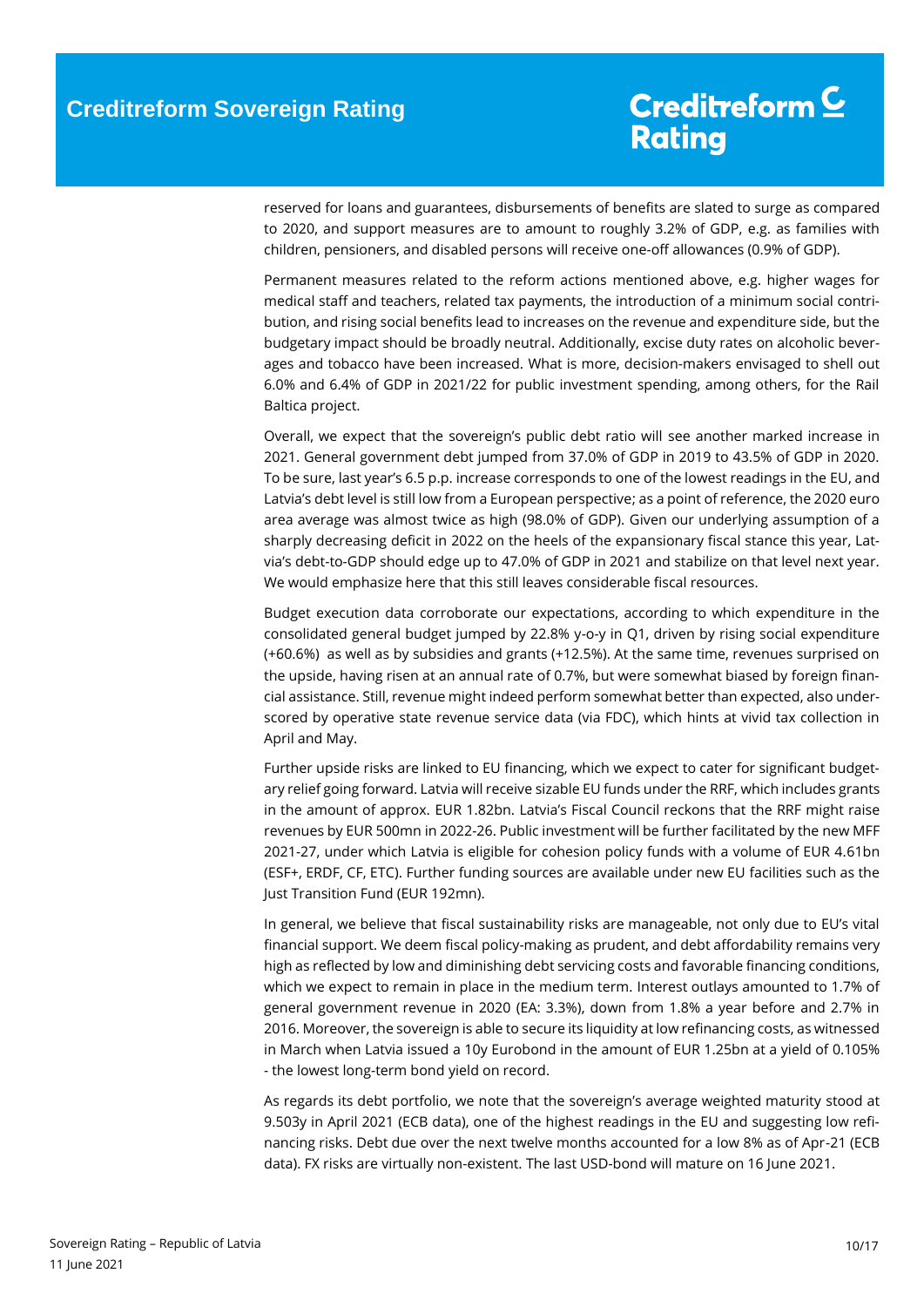Meanwhile, contingent liability risks remain low. Outstanding state-guaranteed debt totaled EUR 475mn, or 1.6% of GDP in the first quarter of 2021. The drawdown on Covid-19-related guarantees is modest (0.3% of GDP, SP21), and makes up for only a small fraction of the already low maximum amount of 2.1% of GDP. By the same token, we continue to see low fiscal risks emanating from the Latvian banking sector, which is one of the smallest in the EU (total assets 2020: 82.8% of GDP) and dominated by subsidiaries and branches of well-capitalized Nordic banks (54% of capital, Q4-20). Adverse effects in the wake of the pandemic have been largely deflected by the authorities' swift and targeted measures.

Thus, Latvian banks continue to exhibit comfortable capital buffers and high asset quality, as illustrated by EBA data. Latvia's CET1 ratio increased from 22.6% in Q4-19 to 26.3% at the end of 2020, well above the EU average of 15.9%. The NPL ratio ticked up to a still low 2.2% (EU avg. 2.6%) after standing at 1.9% in Q4-19. Judging by FCMC data which also covers banks not under the domain of EBA, the NPL ratio dwindled from 7.1% to 4.7% in the year up to Q4-20, though it has to be cautioned that roughly half of Latvia's NPLs are flagged as unlikely to be redeemed. While the share of stage 2 loans in total loans and advances is one of the lowest in the EU. Latvian banks feature an average sector-specific exposure to industries heavily hit by the Covid-19 pandemic as measured by tier 1 capital.

House price growth has levelled off in the wake of the pandemic, with the annual growth rate falling from 8.8% in the fourth quarter of 2019 to 3.1% in Q4-20. Against this background, we note that affordability has not been derailed so far, judging by the price-to-income ratio (OECD data), and mortgage lending dynamics are rather weak.

### Foreign Exposure

*Latvia remains vulnerable to external shocks due to its small, open economy, and displays a comparatively high share of non-resident holdings in its government debt. Having said this, we see that Latvia's external position has persistently improved over recent years, rendering its economy more resilient to shocks such as the recent Covid-19 pandemic, as reflected by its net international investment position (NIIP). While the Latvian current account swung into a large surplus position, we expect it to pare back this year and post a moderate deficit over the medium term.*

In the wake of the pandemic, Latvia's current account moved from a deficit of 0.6% of GDP in 2019 to a marked surplus of 3.0% of GDP in 2020; the 10-year average posts at -0.8% of GDP. However, this improvement is mainly explained by idiosyncratic factors, with the goods balance being the major driver. As elaborated above, goods exports have been remarkably resilient, mirroring the geographical and sectoral composition of Latvian exports, whereas import growth was dragged down by contracting domestic demand. In the end, the goods deficit narrowed to 5.0% of GDP as compared to 8.8% of GDP in the prior year and to a 10-year average of 10.3% of GDP. Meanwhile, the negative impact on transport and tourism resulted in a declining services surplus, by 1.8 p.p. to 6.2% of GDP. The primary income account is now broadly balanced (2020: 0.1% of GDP), following a 1.5 p.p. increase which came on the back of higher EU financing and lower dividend payments for foreign investors.

We expect the Latvian current account to move back to balance this year, and display a moderate deficit going forward, with trade flows normalizing gradually. Thus, its NIIP should continue on its longer term upward trajectory and improve alongside moderate, though sustained, FDI inflows and EU financial support. The still elevated and negative NIIP narrowed from -41.7% of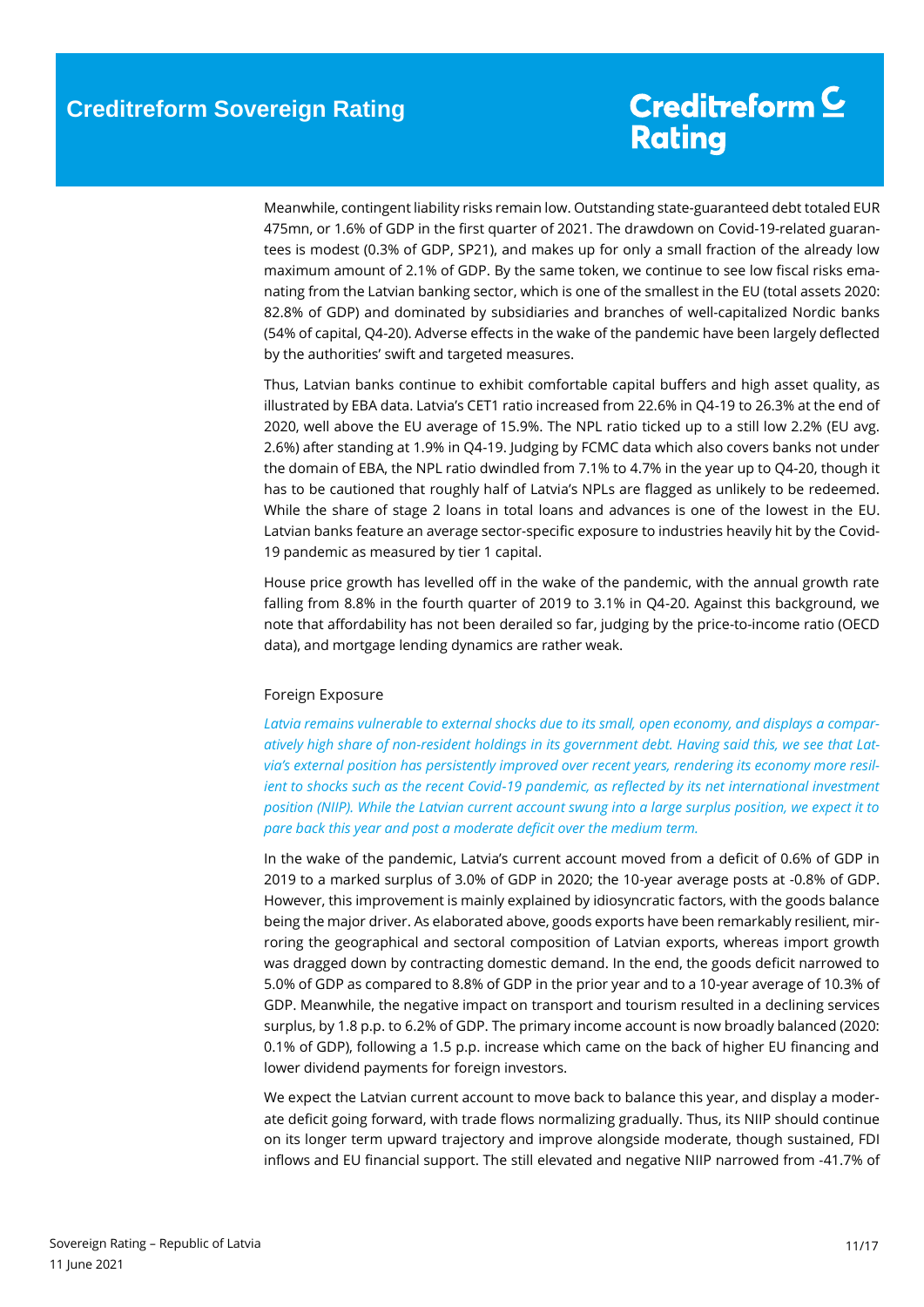GDP in 2019 to -36.6% of GDP last year, less than half of the proportion observed in 2012 (-68.0% of GDP). At the same time, the negative NIIP continues to be mainly due to negative and less crisis-prone net foreign direct investments, which amounted to -49.8% of GDP in 2020. The country's net external debt stood at 14.3% of GDP in 2020, its lowest level since 2001 – also hinting at the economy's improved external resilience.

### <span id="page-11-0"></span>**Rating Outlook and Sensitivity**

Our rating outlook on Latvia's long-term credit ratings is stable, as we perceive limited downside risks to fiscal sustainability due to the reasons discussed above, and building on our expectation of an economic recovery which is likely to take hold from the second half of this year. However, we have to emphasize that the assessment and interpretation of economic developments remains more challenging than under normal circumstances, as is the case for other indicators, in particular from the fiscal realm.

We could consider a downgrade of the outlook or the rating if the sovereign's public finances continue to deteriorate over a prolonged period of time and the public debt ratio's upward trend becomes more entrenched. In the same vein, a negative rating action could be prompted by medium-term growth falling significantly short of our expectations, or structural factors resulting in deteriorating underlying growth. Downward pressure could also result from escalating geopolitical risks or fraying consensus on key policy targets such as fiscal sustainability, inclusive growth, and enhancing the economy's competitiveness.

By contrast, we could contemplate a positive rating action if we observe faster-than-expected economic growth without causing macroeconomic imbalances, translating into a steeper path of economic convergence towards Western European levels, if the sovereign's debt-to-GDP ratio returns to pre-pandemic levels earlier than we assume at this stage, and/or if geopolitical risks related to the Russian Federation and Belarus subside.

### <span id="page-11-1"></span>**Analysts**

Primary Analyst Fabienne Riefer Sovereign Credit Analyst f.riefer@creditreform-rating.de +49 2131 109 1462

<span id="page-11-2"></span>Chairperson Dr Benjamin Mohr Head of Sovereign Ratings b.mohr@creditreform-rating.de +49 2131 109 5172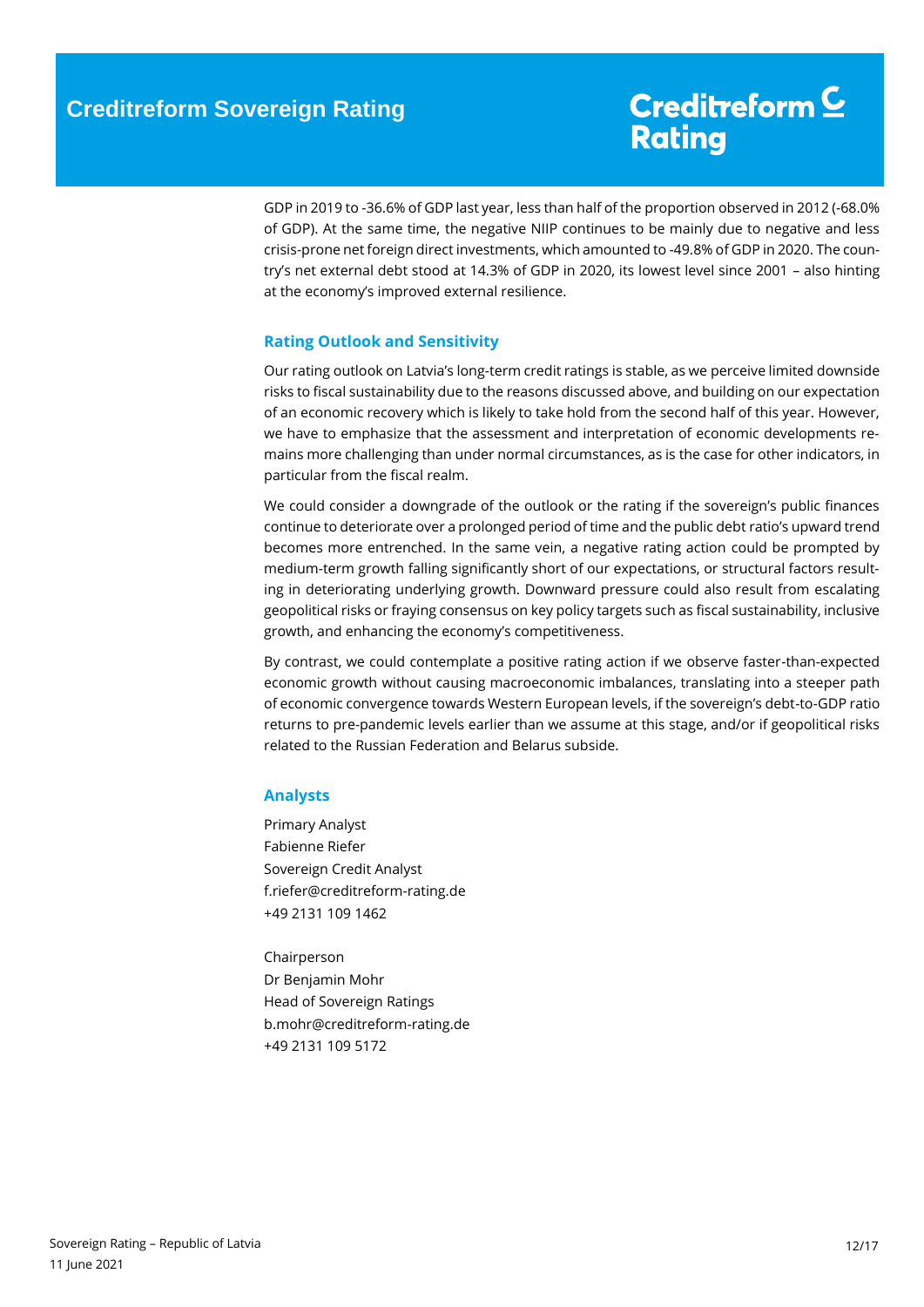### **Ratings\***

| Long-term sovereign rating                       | A /stable |
|--------------------------------------------------|-----------|
| Foreign currency senior unsecured long-term debt | A /stable |
| Local currency senior unsecured long-term debt   | A /stable |
| *) Unsolicited                                   |           |

### <span id="page-12-0"></span>**ESG Factors**

While there is no universal and commonly agreed typology or definition of environment, social, and governance (ESG) criteria, Creditreform Rating views ESG factors as an essential yardstick for assessing the sustainability of a state. Creditreform Rating thus takes account of ESG factors in its decision-making process before arriving at a sovereign credit rating. In the following, we explain how and to what degree any of the key drivers behind the credit rating or the related outlook is associated with what we understand to be an ESG factor, and outline why these ESG factors were material to the credit rating or rating outlook. For further information on the conceptual approach pertaining to ESG factors in public finance and the relevance of ESG factors to sovereign credit ratings and to Creditreform Rating credit ratings more generally, we refer to the basic documentation, which lays down key principles of the impact of ESG factors on credit ratings.

For further information on the conceptual approach pertaining to ESG factors in public finance and the relevance of ESG factors to sovereign credit ratings and to Creditreform Rating credit ratings more generally, we refer to the basic documentation, which lays down key principles of [the impact of ESG factors on credit ratings.](https://www.creditreform-rating.de/en/about-us/regulatory-requirements.html?file=files/content/downloads/Externes%20Rating/Regulatorische%20Anforderungen/EN/Ratingmethodiken%20EN/The%20Impact%20of%20ESG%20Factors%20on%20Credit%20Ratings.pdf)

| Environ-<br>mental<br>Quality                     | Ecological<br>Risks                       | Ressource<br>Management                                        |  | Education                    |                    | Health                         |                            | Demo-<br>graphics            |  |  |  |  |  |  |  |  |  |  |                           |                                                       |
|---------------------------------------------------|-------------------------------------------|----------------------------------------------------------------|--|------------------------------|--------------------|--------------------------------|----------------------------|------------------------------|--|--|--|--|--|--|--|--|--|--|---------------------------|-------------------------------------------------------|
| Labor                                             | Equality                                  | Technology &<br>Infrastructure                                 |  | Safety &<br>Security         |                    |                                |                            |                              |  |  |  |  |  |  |  |  |  |  | Judicial<br><b>System</b> | <b>Quality of</b><br><b>Public</b><br><b>Services</b> |
| Integrity of<br><b>Public</b><br><b>Officials</b> | Quality and<br>Efficacy of<br>Regulations | <b>Civil Liber-</b><br>ties/ Political<br><b>Participation</b> |  | Market<br>Access             |                    | <b>Business</b><br>Environment |                            | Data<br>Transparency         |  |  |  |  |  |  |  |  |  |  |                           |                                                       |
| <b>Environment</b>                                | Social                                    | Governance                                                     |  | <b>Highly</b><br>significant | <b>Significant</b> |                                | <b>Less</b><br>significant | <b>Hardly</b><br>significant |  |  |  |  |  |  |  |  |  |  |                           |                                                       |

**ESG Factor Box**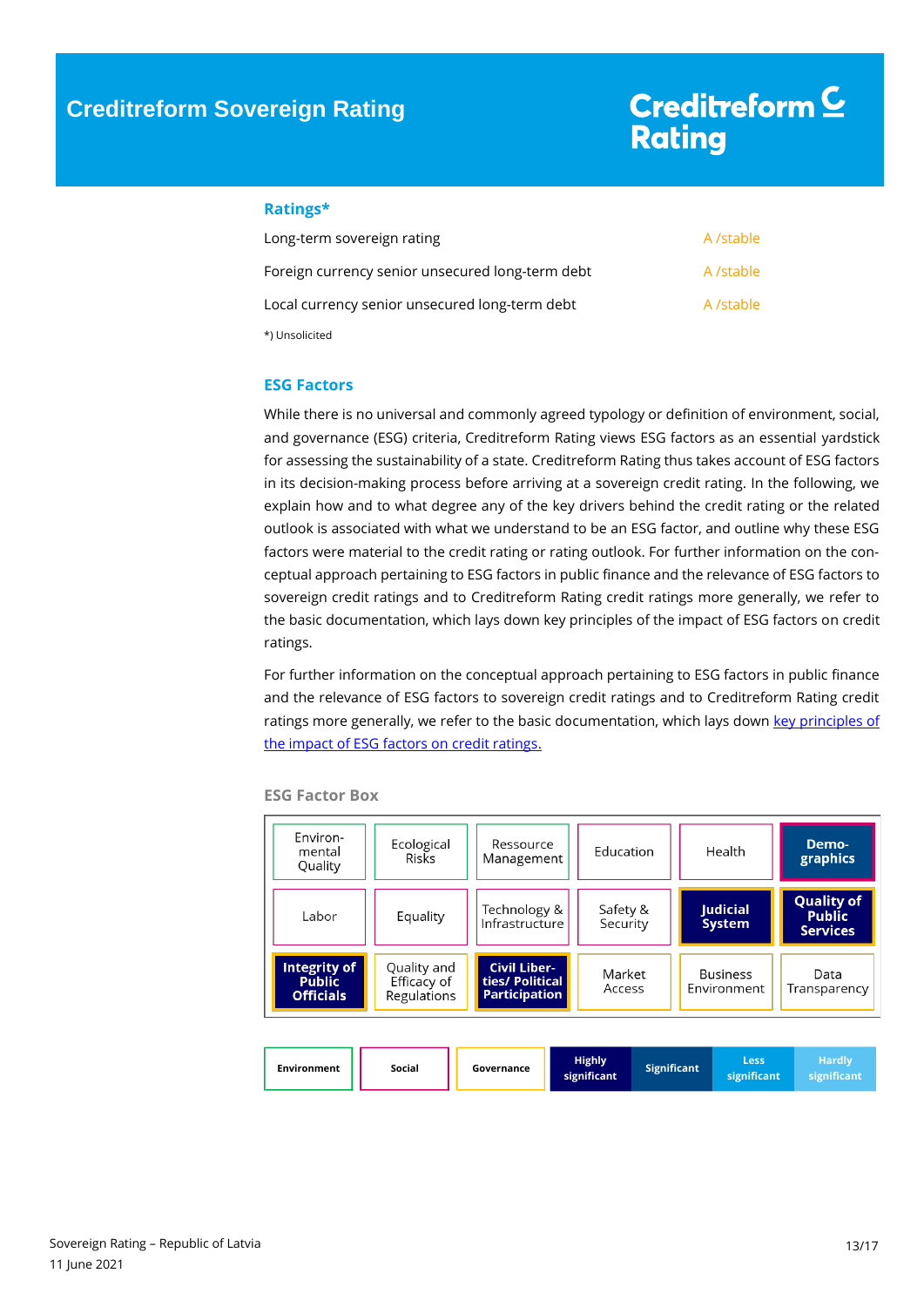The governance dimension plays a pivotal role in forming our opinion on the creditworthiness of the sovereign. As the World Bank's Worldwide Governance Indicators Rule of Law, Government Effectiveness, Voice and Accountability, and Control of corruption have a material impact on Creditreform Rating's assessment of the sovereign's institutional set-up, which we regard as a key rating driver, we consider the ESG factors 'Judicial System and Property Rights', 'Quality of Public Services and Policies', 'Civil Liberties and Political Participation', and 'Integrity of Public Officials' as highly significant to the credit rating.

The social dimension plays an important role in forming our opinion on the creditworthiness of the sovereign. Indicators or projections providing insight into likely demographic developments and related cost represent a social component affecting our rating or adjustments thereof. We regard the ESG factor 'Demographics' as significant since it has a bearing on the economy's potential growth.

While Covid-19 may have significant adverse effects on several components in our ESG factor framework in the medium to long term, it has not been visible in the relevant metrics we consider in the context of ESG factors – though it has a significant bearing concerning economic prospects and public finances. To be sure, we will follow ESG dynamics closely in this regard.

| [in %, otherwise noted]                     | 2015    | 2016    | 2017    | 2018    | 2019    | 2020    | 2021e  |
|---------------------------------------------|---------|---------|---------|---------|---------|---------|--------|
| <b>Macroeconomic Performance</b>            |         |         |         |         |         |         |        |
| Real GDP growth                             | 4.0     | 2.4     | 3.3     | 4.0     | 2.0     | $-3.6$  | 3.6    |
| GDP per capita (PPP, USD)                   | 24,860  | 26,580  | 28,548  | 30,657  | 32,076  | 31,509  | 33,394 |
| Credit to the private sector/GDP            | 50.3    | 50.2    | 46.0    | 40.8    | 38.5    | 38.3    | n/a    |
| Unemployment rate                           | 9.9     | 9.6     | 8.7     | 7.4     | 6.3     | 8.1     | n/a    |
| Real unit labor costs (index 2015=100)      | 100.0   | 103.6   | 104.8   | 106.3   | 110.7   | 118.1   | n/a    |
| Ease of doing business (score)              | 79.1    | 80.6    | 80.0    | 80.3    | 80.3    | n/a     | n/a    |
| Life expectancy at birth (years)            | 74.8    | 74.9    | 74.9    | 75.1    | 75.7    | 75.7    | n/a    |
| <b>Institutional Structure</b>              |         |         |         |         |         |         |        |
| WGI Rule of Law (score)                     | 0.8     | 1.0     | 0.9     | 1.0     | 1.0     | n/a     | n/a    |
| WGI Control of Corruption (score)           | 0.5     | 0.4     | 0.5     | 0.3     | 0.5     | n/a     | n/a    |
| WGI Voice and Accountability (score)        | 0.8     | 0.8     | 0.8     | 0.8     | 0.9     | n/a     | n/a    |
| WGI Government Effectiveness (score)        | 1.1     | 1.0     | 0.9     | 1.0     | 1.1     | n/a     | n/a    |
| HICP inflation rate, y-o-y change           | 0.2     | 0.1     | 2.9     | 2.6     | 2.7     | 0.1     | 1.6    |
| GHG emissions (tons of CO2 equivalent p.c.) | 5.6     | 5.7     | 5.8     | 6.1     | 6.1     | n/a     | n/a    |
| Default history (years since default)       | n/a     | n/a     | n/a     | n/a     | n/a     | n/a     | n/a    |
| <b>Fiscal Sustainability</b>                |         |         |         |         |         |         |        |
| Fiscal balance/GDP                          | $-1.4$  | 0.2     | $-0.8$  | $-0.8$  | $-0.6$  | $-4.5$  | $-7.8$ |
| General government gross debt/GDP           | 37.1    | 40.4    | 39.0    | 37.1    | 37.0    | 43.5    | 47.0   |
| Interest/revenue                            | 3.2     | 2.7     | 2.5     | 1.9     | 1.8     | 1.7     | n/a    |
| Debt/revenue                                | 99.6    | 107.6   | 102.8   | 96.2    | 97.7    | 111.2   | n/a    |
| Weighted average maturity of debt (years)   | 4.6     | 5.3     | 7.5     | 8.1     | 9.9     | 9.2     | n/a    |
| <b>Foreign exposure</b>                     |         |         |         |         |         |         |        |
| Current account balance/GDP                 | $-0.6$  | 1.6     | 1.3     | $-0.3$  | $-0.6$  | 3.0     | n/a    |
| International reserves/imports              | 0.2     | 0.2     | 0.3     | 0.2     | 0.2     | 0.3     | n/a    |
| NIIP/GDP                                    | $-61.7$ | $-55.8$ | $-53.1$ | $-46.5$ | $-41.7$ | $-36.6$ | n/a    |
| External debt/GDP                           | 142.4   | 147.4   | 141.5   | 123.3   | 117.3   | 124.2   | n/a    |

### <span id="page-13-0"></span>**Economic Data**

Sources: IMF, World Bank, Eurostat, AMECO, ECB, Central Statistical Bureau of Latvia, own estimates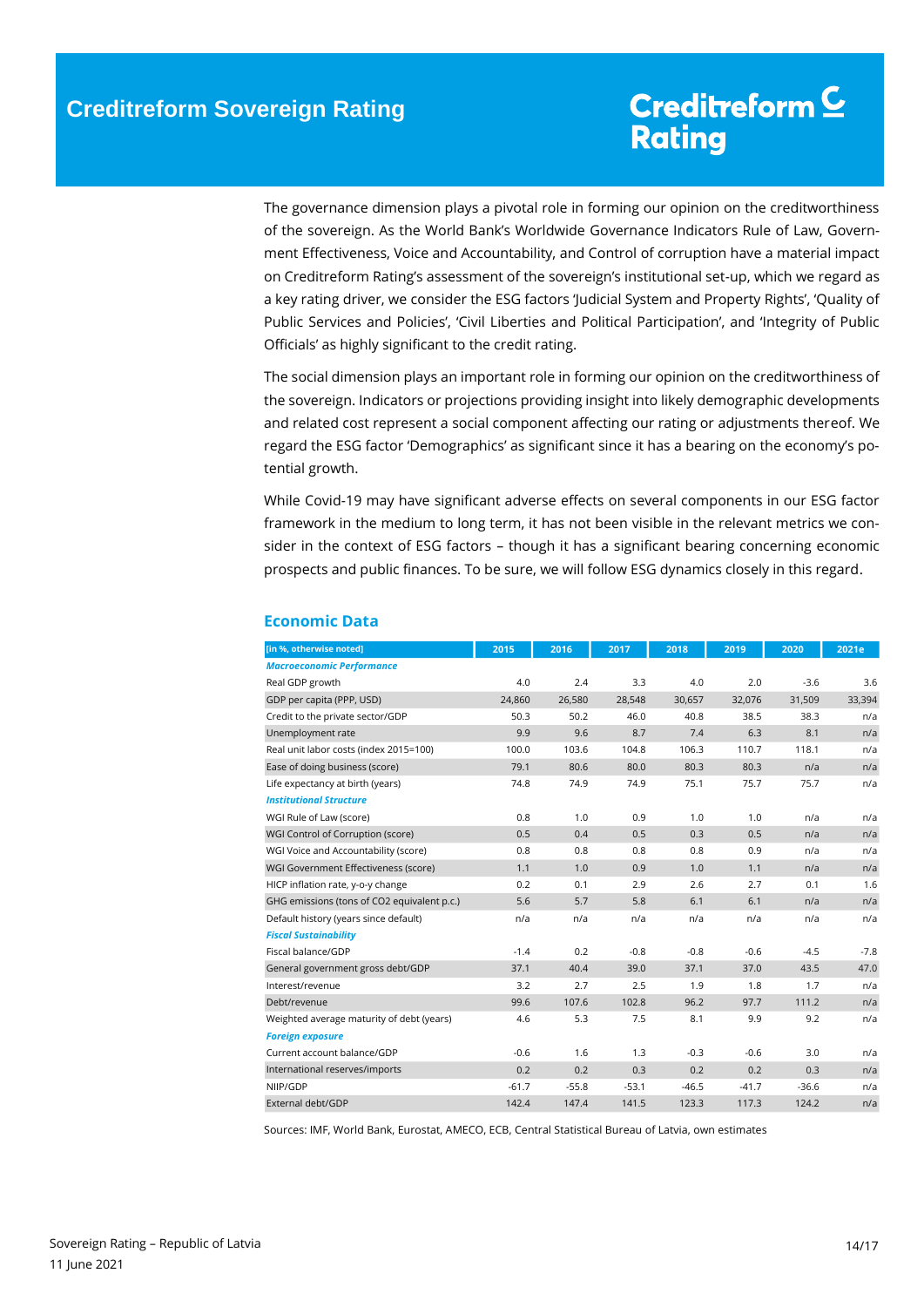### **Appendix**

### **Rating History**

| <b>Event</b>          | <b>Publication Date</b> | <b>Rating / Outlook</b> |
|-----------------------|-------------------------|-------------------------|
| <b>Initial Rating</b> | 26.08.2016              | A /stable               |
| Monitoring            | 18.08.2017              | A /stable               |
| Monitoring            | 29.06.2018              | A /stable               |
| Monitoring            | 03.07.2019              | A /stable               |
| Monitoring            | 26.06.2020              | A /stable               |
| Monitoring            | 11.06.2021              | A /stable               |

### **Regulatory Requirements**

In 2011 Creditreform Rating AG (CRAG) was registered within the European Union according to EU Regulation 1060/2009 (CRA-Regulation). Based on the registration Creditreform Rating AG is allowed to issue credit ratings within the EU and is bound to comply with the provisions of the CRA-Regulation. The rating was not endorsed by Creditreform Rating AG from a third country as defined in Article 4 (3) of the CRA-Regulation.

This sovereign rating is an unsolicited credit rating. The Treasury of the Republic of Latvia participated in the credit rating process as it provided additional information and commented on a draft version of the report. Thus, this report represents an updated version, which was augmented in response to the factual remarks of the Latvian Treasury during their review. However, the rating outcome as well as the related outlook remained unchanged.

| Unsolicited Credit Rating                              |     |
|--------------------------------------------------------|-----|
| With Rated Entity or Related Third Party Participation | YFS |
| With Access to Internal Documents                      | NO. |
| With Access to Management                              | NΩ  |

The rating was conducted on the basis of CRAG's ["Sovereign Ratings" methodology](https://www.creditreform-rating.de/en/about-us/regulatory-requirements.html?file=files/content/downloads/Externes%20Rating/Regulatorische%20Anforderungen/EN/Ratingmethodiken%20EN/Rating%20Methodology%20Sovereign%20Ratings.pdf) (v1.2, July 2016) in conjunction with its basic document ["Rating Criteria and Definitions"](https://www.creditreform-rating.de/en/about-us/regulatory-requirements.html?file=files/content/downloads/Externes%20Rating/Regulatorische%20Anforderungen/EN/Ratingmethodiken%20EN/CRAG%20Rating%20Criteria%20and%20Definitions.pdf) (v1.3, January 2018). CRAG ensures that methodologies, models and key rating assumptions for determining sovereign credit ratings are properly maintained, up-to-date, and subject to a comprehensive review on a periodic basis. A complete description of CRAG´s rating methodologies and basic document "Rating Criteria and Definitions" is published on our [website.](https://www.creditreform-rating.de/en/about-us/regulatory-requirements.html)

To prepare this credit rating, CRAG has used the following substantially material sources: International Monetary Fund, World Bank, Organization for Economic Co-operation and Development, Eurostat, European Commission, European Banking Authority, European Central Bank, World Economic Forum, European Center for Disease Prevention and Control (ECDC), Blavatnik School of Government, Central Statistical Bureau of Latvia, Central Bank of Latvia, Republic of Latvia - Ministry of Finance, Ministry of Economic, Fiscal Discipline Council, Financial and Capital Market Commission (FCMC), GRECO, Moneyval.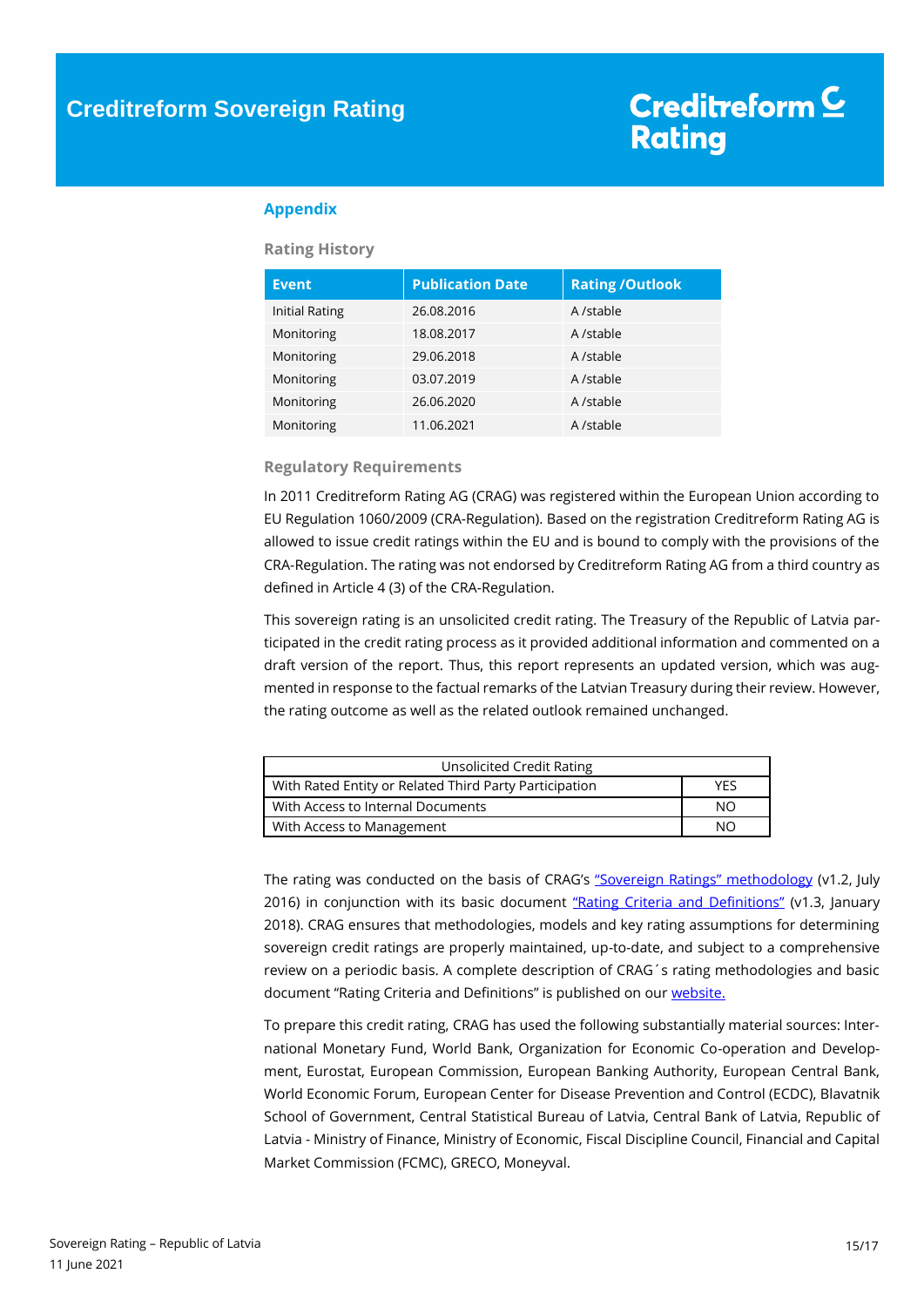A Rating Committee was called consisting of highly qualified analysts of CRAG. The quality and extent of information available on the rated entity was considered satisfactory. The analysts and committee members declared that the rules of the Code of Conduct were complied with. No conflicts of interest were identified during the rating process that might influence the analyses and judgements of the rating analysts involved or any other natural person whose services are placed at the disposal or under the control of Creditreform Rating AG and who are directly involved in credit rating activities or approving credit ratings and rating outlooks. The analysts presented the results of the quantitative and qualitative analyses and provided the Committee with a recommendation for the rating decision. After the discussion of the relevant quantitative and qualitative risk factors, the Rating Committee arrived at a unanimous rating decision. The weighting of all risk factors is described in CRAG´s "Sovereign Ratings" methodology. The main arguments that were raised in the discussion are summarized in the "Reasons for the Rating Decision".

As regards the rating outlook, the time horizon is provided during which a change in the credit rating is expected. This information is available within the credit rating report. There are no other attributes and limitations of the credit rating or rating outlook other than displayed on the CRAG website. In case of providing ancillary services to the rated entity, CRAG will disclose all ancillary services in the credit rating report.

The date at which the credit rating was released for distribution for the first time and when it was last updated including any rating outlooks is indicated clearly and prominently in the rating report; the first release is indicated as "initial rating"; other updates are indicated as an "update", "upgrade or downgrade", "not rated", "affirmed", "selective default" or "default".

In accordance with Article 11 (2) EU-Regulation (EC) No 1060/2009 registered or certified credit rating agency shall make available in a central repository established by ESMA information on its historical performance data, including the ratings transition frequency, and information about credit ratings issued in the past and on their changes. Requested data are available on the ESMA website[: https://cerep.esma.europa.eu/cerep-web/statistics/defaults.xhtml.](https://cerep.esma.europa.eu/cerep-web/statistics/defaults.xhtml)

An explanatory statement of the meaning of each rating category and the definition of default are available in the credit rating methodologies disclosed on the website.

#### **Disclaimer**

Any rating issued by Creditreform Rating AG is subject to the Creditreform Rating AG Code of Conduct which has been published on the web pages of Creditreform Rating AG. In this Code of Conduct, Creditreform Rating AG commits itself – systematically and with due diligence – to establish its independent and objective opinion as to the sustainability, risks and opportunities concerning the entity or the issue under review.

When assessing the creditworthiness of sovereign issuers, Creditreform Rating AG relies on publicly available data and information from international data sources, governments and national statistics. Creditreform Rating AG assumes no responsibility for the true and fair representation of the original information.